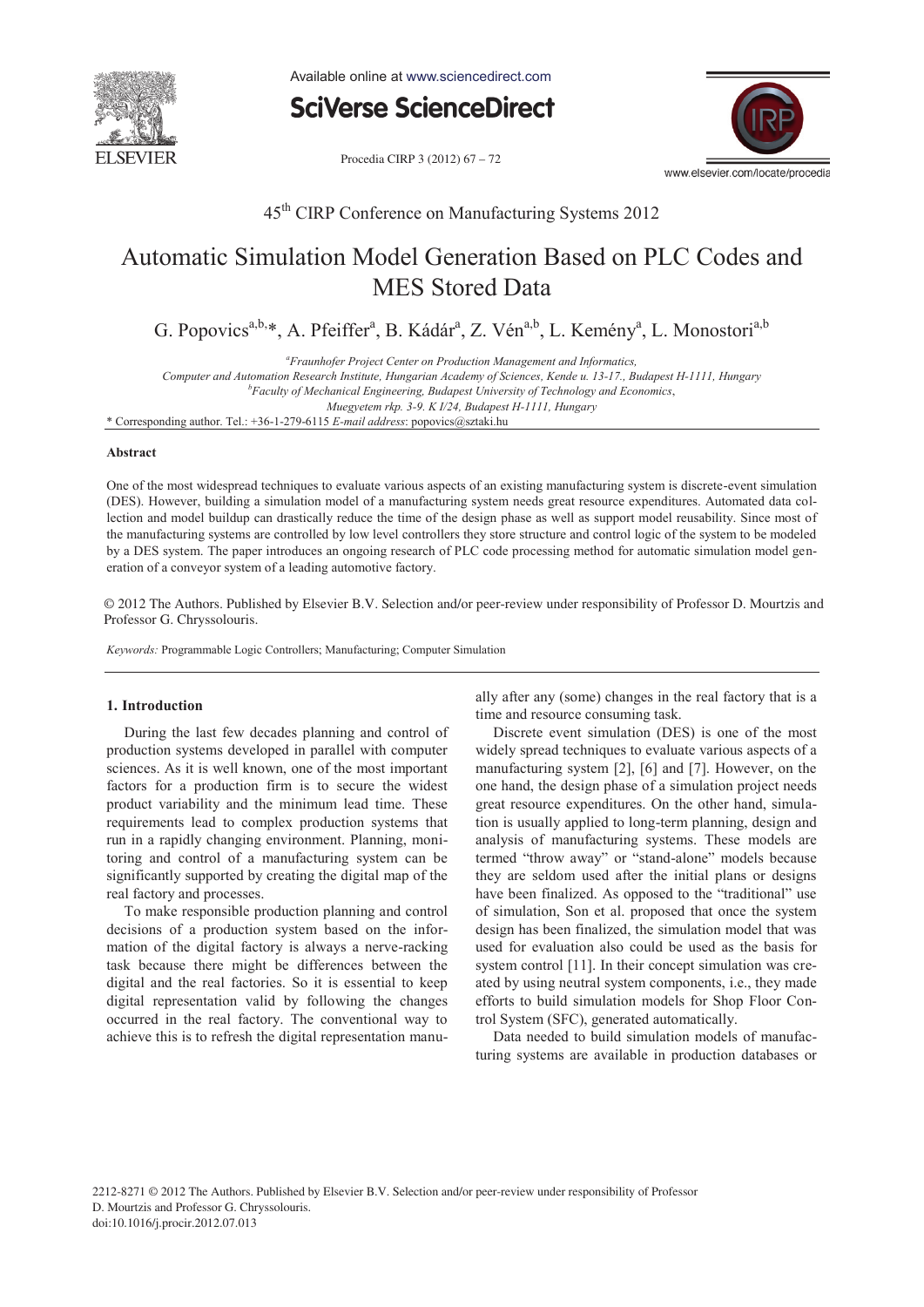can be collected. Nowadays majority of the enterprises apply PLCs for low level control of processes. Subsequently, the topology and the control logic of the manufacturing system needed for a simulation model are inherently kept in these PLCs. In our understanding topology is a directed graph in which nodes represent the elements (e.g. robots, tool machines) of the manufacturing system. The edges are the connections between the elements. They exist if there is possible material flow between the elements. The direction of the edges represents the direction of the material flow. Accordingly, building material flow simulation models of a production system can be supported by data and control logic extracted from PLC programs.

The paper introduces an ongoing research of PLC program and historical data processing method that generates a structured dataset that can be used by manufacturing simulation software to automatically create and parameterize a model.

## **2. Automated simulation model building**

As stated by Ryan and Heavey in [13] a simulation project can be characterized by the so called "40-20-40 rule" regarding the required time ratio. The rule states that time spent developing a simulation project can be divided as follows:

- 40% to requirements gathering,
- 20% to model translation,
- 40% to experimentation.

Several previous studies aimed at reducing the time needed by the development phase of a simulation project of an existing manufacturing system that highlights the importance of this topic. The time-consuming requirements gathering phase contains data collection and preparation. Significant planning time reduction can be achieved by automating data gathering and preparation of an existing manufacturing system [12].

Several approaches have been used automatic simulation model buildup by automatic input data gathering and processing. Park et al. in [8] suggested a naming rule in PLC codes to automatically identify objects and control logic in code giving a basic data set to build simulation model. This approach needs a renaming process on PLC codes if naming rule suggested is not applied.

Bagchi et al. describe a discrete event simulator developed for daily prediction of WIP position in an operational wafer fabrication factory to support tactical decision-making in [1]. Model parameters are automatically updated using statistical analysis performed on historical event logs generated by the factory, while "snapshot" (specified later) of current status of production is generated by using the manufacturing execution system (i.e., aggregated info of PLCs).

The most widely spread applications of using PLC codes for generating simulation models aims at verifying PLC codes themselves. Han et al. propose a prototyping to improve limitations of existing control logic verification methods and ladder programming in [5]. The technique proposed by them supports functionality verification of PLC code on low control level.

A certain research was carried out to develop a method to reduce the time required for building simulation models. Wya et al. proposed a generic simulation modeling framework to reduce the simulation model building time in [3]. The proposed framework is composed of several software that contain information of layout and control logic of the modeled objects. According to this approach layout and control logic of manufacturing systems must be designed by the appropriate software.

As it was highlighted several developed method apply PLC code processing for supporting automatic simulation model building and some of them is for evaluating PLC codes themselves. Contrarily PLC code process method proposed by the authors of this paper is for evaluating the effects of changing PLC codes on the overall system.

## **3. Novel solution for reducing simulation model building time**

## *3.1. Data needed to build a simulation model*

Regarding the conventional simulation model building method the data of system topology can be gathered from the shop floor layout that provides information on the physical structure. Basically the layout identifies elements of the system, their dimensions and internal distances.



Fig. 1. Data gathering for simulation model

Our approach relies on data which are or can be made available in MES and PLC code (see Figure 1.).

Elements controlled by PLC have unique identification, so a list of elements can be retrieved from PLC program. Relations of elements also can be extracted from PLC programs, because there are references in the code between elements that are connected. Hence topology of controlled system is incorporated in the PLC program.